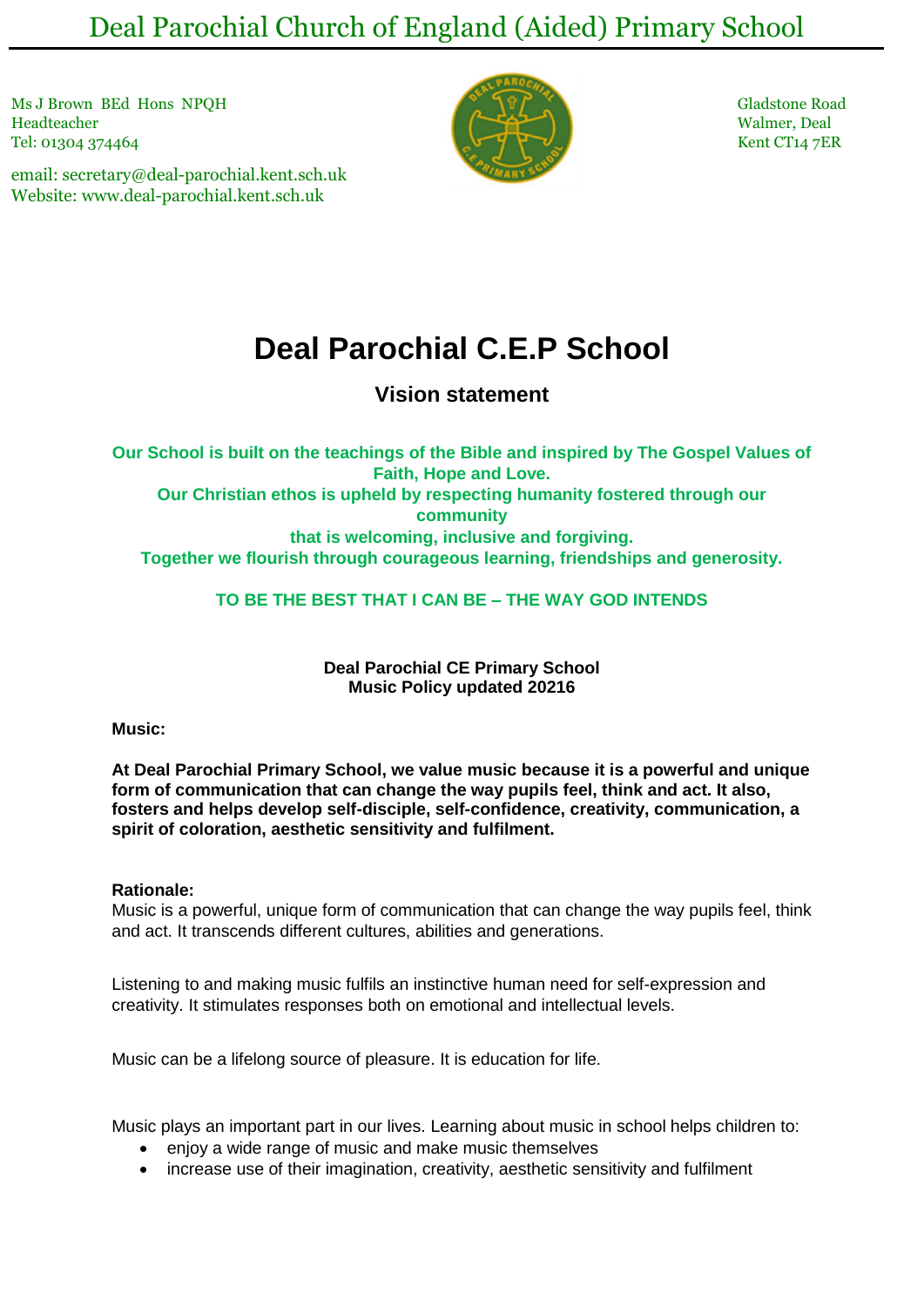

- express themselves and develop emotionally
- understand alternative forms of communication
- concentrate and become more self-disciplined
- develop their ability to listen with intent
- develop practical skills
- be encouraged in active involvement with other children to make music together
- foster pupils' sensitivity to, and their understanding and enjoyment of, music through an active involvement in listening, composing and performing
- be provided with the expression and development of individual skills and the sharing experience of cooperating with others. Singing, playing, composing and listening can give individual and collective satisfaction
- develop an awareness of musical traditions and developments in a variety of cultures and societies
- have the opportunity to experience a feeling of fulfillment which derives from striving for the highest possible artistic and technical standard.

Music is part of our history and can be a good way to discover the past and understand the present. It can also bring other subjects to life – from maths and reading to geography and science. Music is all around us. It is the soundtrack to our lives. The sheer joy of music making can feed the soul of a school community, enriching each student while strengthening the shared bonds of support and trust which make a great school

# **Aims:**

To encourage, all pupils to:

- develop musical skills and concepts through listening, appraising, performing and composing.
- develop social skills through co-operation with others in the shared experience of music making.
- develop an understanding of musical traditions and developments in a variety of cultures.
- gain enjoyment, self-confidence and a sense of achievement through music making
- be motivated to enjoy and succeed in music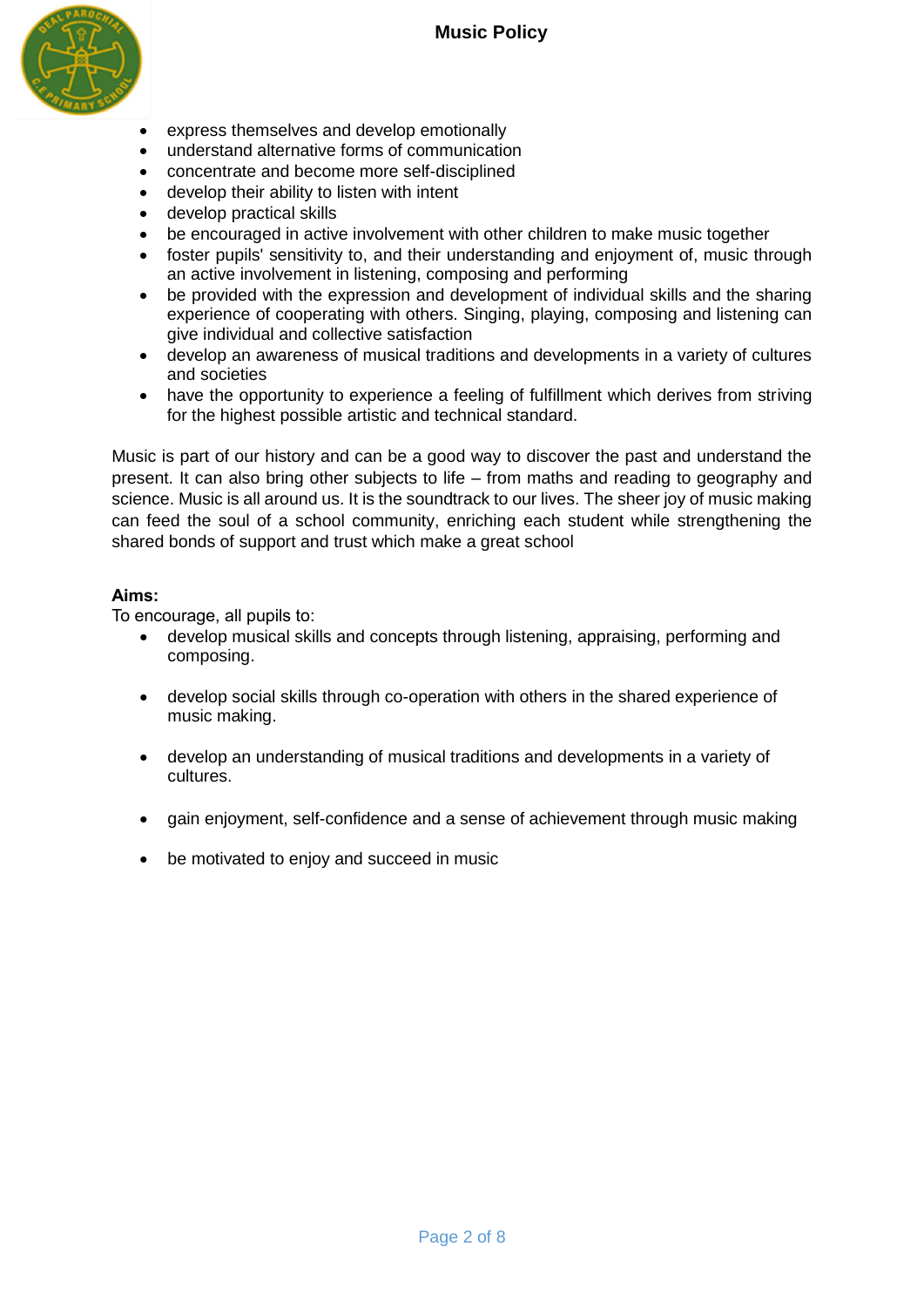

# **Teaching and learning**

At Parochial we endeavour to make music an enjoyable experience for all pupils through a varied, practical, progressive and inclusive approach.

We make music an enjoyable learning experience and encourage children to participate in a variety of musical experiences. Pupils have the opportunity to play both melodic and percussive instruments. Where appropriate lessons are linked to class themes

Singing features at all Key Stages with focus on developing the pupil's ability to sing in tune and with other people. Singing further supports the understanding of structure and organisation of music. Singing also takes place in a weekly school sung worship and is encouraged during daily collective worship.

We teach pupils to listen and appreciate different forms of music.

Pupils develop descriptive skills in music lessons when learning about how music can represent feelings and emotions. We teach them the disciplined skills of recognising pulse and pitch, these are often taught consecutively. We also teach children how to work with others to make music and how individuals combine to make sounds. We also teach them musical notation and how to compose music. The teaching also involves the aspect of improving their own performance through problem solving. We recognise that there are pupils of widely different musical abilities in all classes, so we provide suitable learning opportunities for all children by matching the challenge of the task to the ability of the child. We achieve this in a variety of ways by:

- Setting common tasks which are open-ended and can have a variety of responses.
- Setting tasks of which are suited to the pupil's ability so that they feel positive and enthusiastic about music.
- Providing resources of different complexity depending on the ability of the pupil

A wide variety of musical resources are used to aid musical progression such as: Music Express, Music in Action, Sing up resources, BBC Ten pieces, Out of the Ark, TES online resources in addition to 'in house' resources.

Music lessons are taught by Edward Greenhalgh, a subject specialist.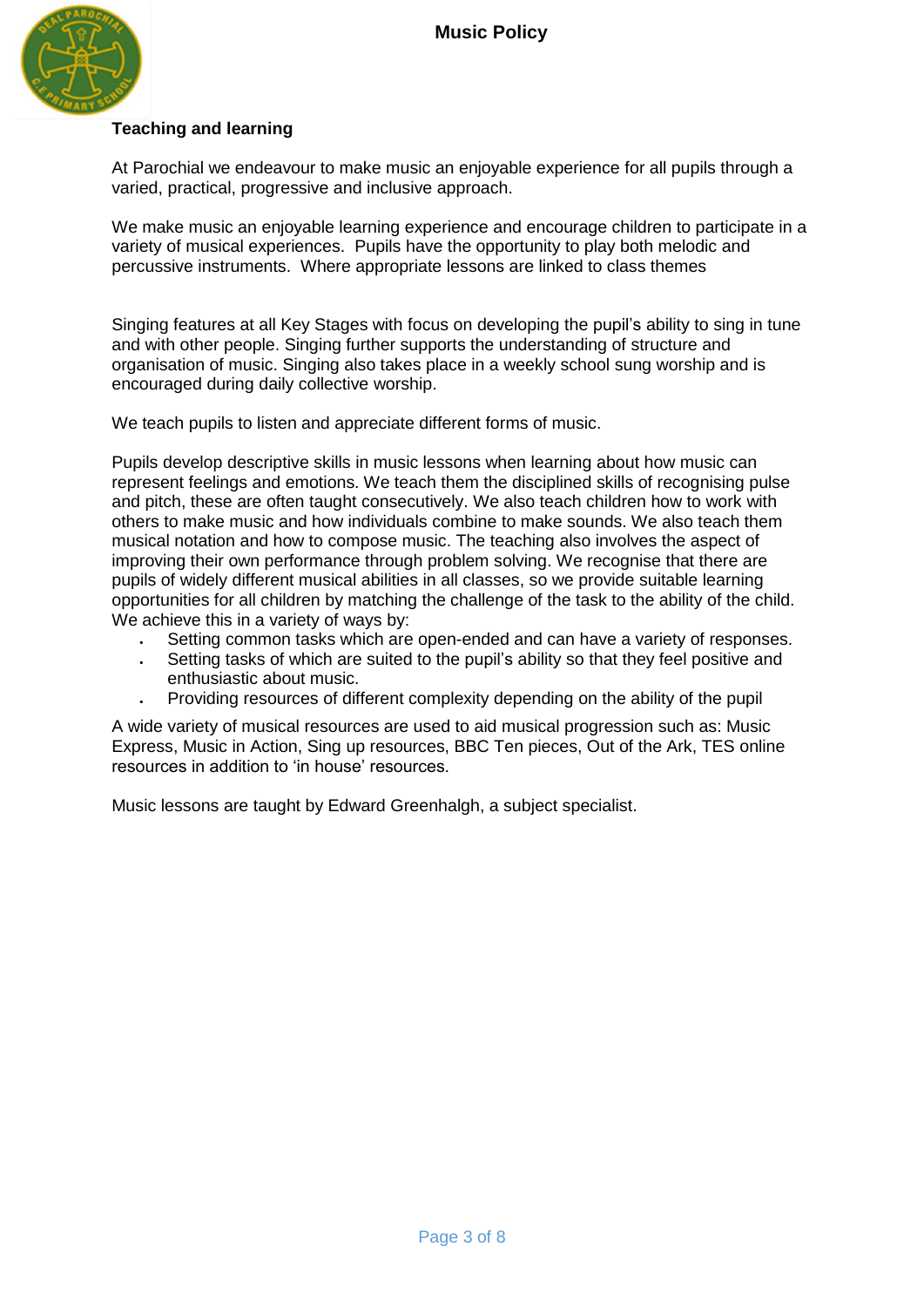

# **EYFS Objectives:**

- Be able to recognise and explore how sounds can be changed.
- Sing simple songs from memory and use vocal sounds to create music
- Recognise repeated sounds and sound patterns and match movements to music.
- Recognise and respond to a steady beat
- Use instruments to perform

| <b>OBJECTIVES</b><br>Move to the<br>music                           | Creative<br>Development<br>JJ | Personal,<br>Social and<br>Emotional<br>J. | Communic<br>ation,<br>Language<br>and<br>Literacy<br>♪ | Mathematica<br>1<br>Development | Knowledge and<br>Understanding of<br>the World<br>♪ | Physical<br>Develop<br>ment<br>口 |
|---------------------------------------------------------------------|-------------------------------|--------------------------------------------|--------------------------------------------------------|---------------------------------|-----------------------------------------------------|----------------------------------|
| <b>Explore different</b><br>actions                                 | JJ                            | J                                          | $\mathbf{J}$                                           | JJ                              |                                                     | JJ                               |
| Feel the steady<br>beat                                             | JJ                            |                                            | ♪                                                      |                                 |                                                     | JJ                               |
| Mark the beat at<br>differing speeds                                | JJ                            |                                            | $\pmb{\mathsf{J}}$                                     |                                 |                                                     | JJ                               |
| Use the voice in<br>different ways                                  | JJ                            | JJ                                         | JJ                                                     |                                 |                                                     |                                  |
| <b>Echo sing</b>                                                    |                               | JJ                                         | Л                                                      |                                 | JJ                                                  |                                  |
| Use voice<br>expressively                                           | JJ                            | J                                          | JJ                                                     |                                 |                                                     |                                  |
| <b>Sing cumulative</b><br>songs with<br>actions                     | JJ                            | JJ                                         | JJ                                                     | JJ                              | JJ                                                  | 口                                |
| Sing call and<br>response songs                                     |                               | JJ                                         | JJ                                                     |                                 | JJ                                                  |                                  |
| <b>Use instruments</b><br>to accompany<br>singing                   | JJ                            |                                            | ♪                                                      | J                               | JJ                                                  | JJ                               |
| Perform<br>independently of<br>other groups                         | J                             | JJ                                         | JJ                                                     |                                 |                                                     | ♪                                |
| Incorporate<br>musical elements<br>in a performance                 | JJ                            |                                            | ♪                                                      | J                               |                                                     |                                  |
| Participate in a<br>performance with<br>confidence and<br>enjoyment | JJ                            | JJ                                         | J                                                      | $\mathbf{J}$                    | ♪                                                   | ♪                                |

♫ - strong link ♪ - partial link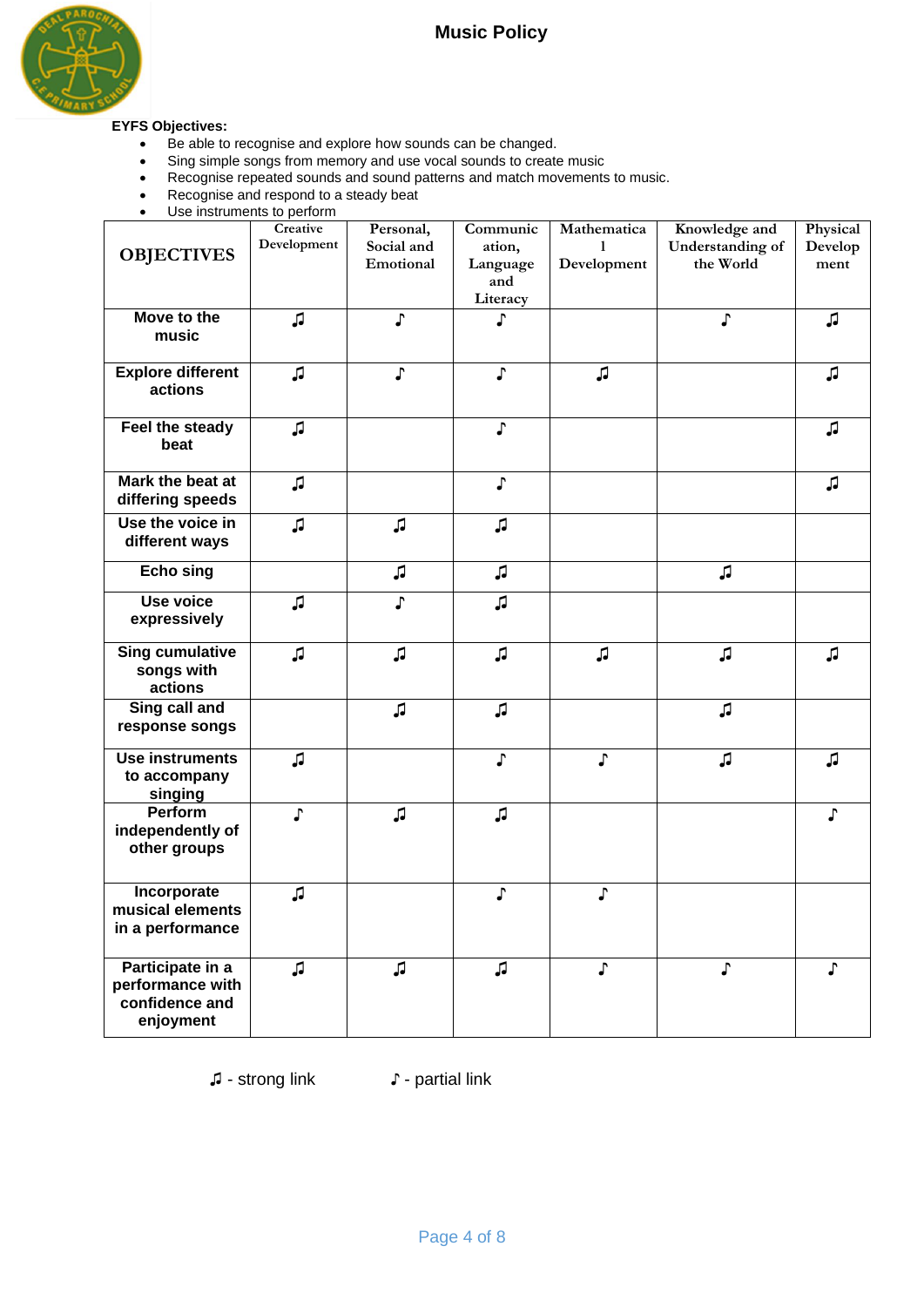

# **KS1 Objectives:**

- Use their voices expressively and creatively by singing songs and speaking chants and rhymes
- Play tuned and untuned instruments musically
- Listen with concentration and understanding to a range of high-quality live and recorded music
- Experiment with, create, select and combine sounds using the inter-related dimensions of music

# **Controlling sounds through singing and playing - performing skills**

- 1. Pupils are taught how to
	- use their voices expressively by singing songs and speaking chants and rhymes.
	- play tuned and untuned instruments.
	- rehearse and perform with others (for example, starting and finishing together, keeping to a steady pulse).

# **Creating and developing musical ideas - composing skills**

2. Pupils are taught how to

- create musical patterns.
- explore, choose and organise sounds and musical ideas.

# **Responding and reviewing - appraising skills**

3. Pupils are taught how to

- explore and express their ideas and feelings about music using movement, dance and expressive and musical language.
- make improvements to their own work.

# **Listening, and applying knowledge and understanding**

4. Pupils are taught

- to listen with concentration and to internalise and recall sounds with increasing aural memory.
- how the combined musical elements of pitch, duration, dynamics, tempo, timbre, texture and silence can be organised and used expressively within simple structures (for example, beginning, middle, end).
- how sounds can be made in different ways (for example, vocalising, clapping, by musical instruments, in the environment) and described using given and invented signs and symbols.
- how music is used for particular purposes (for example, for dance, as a lullaby).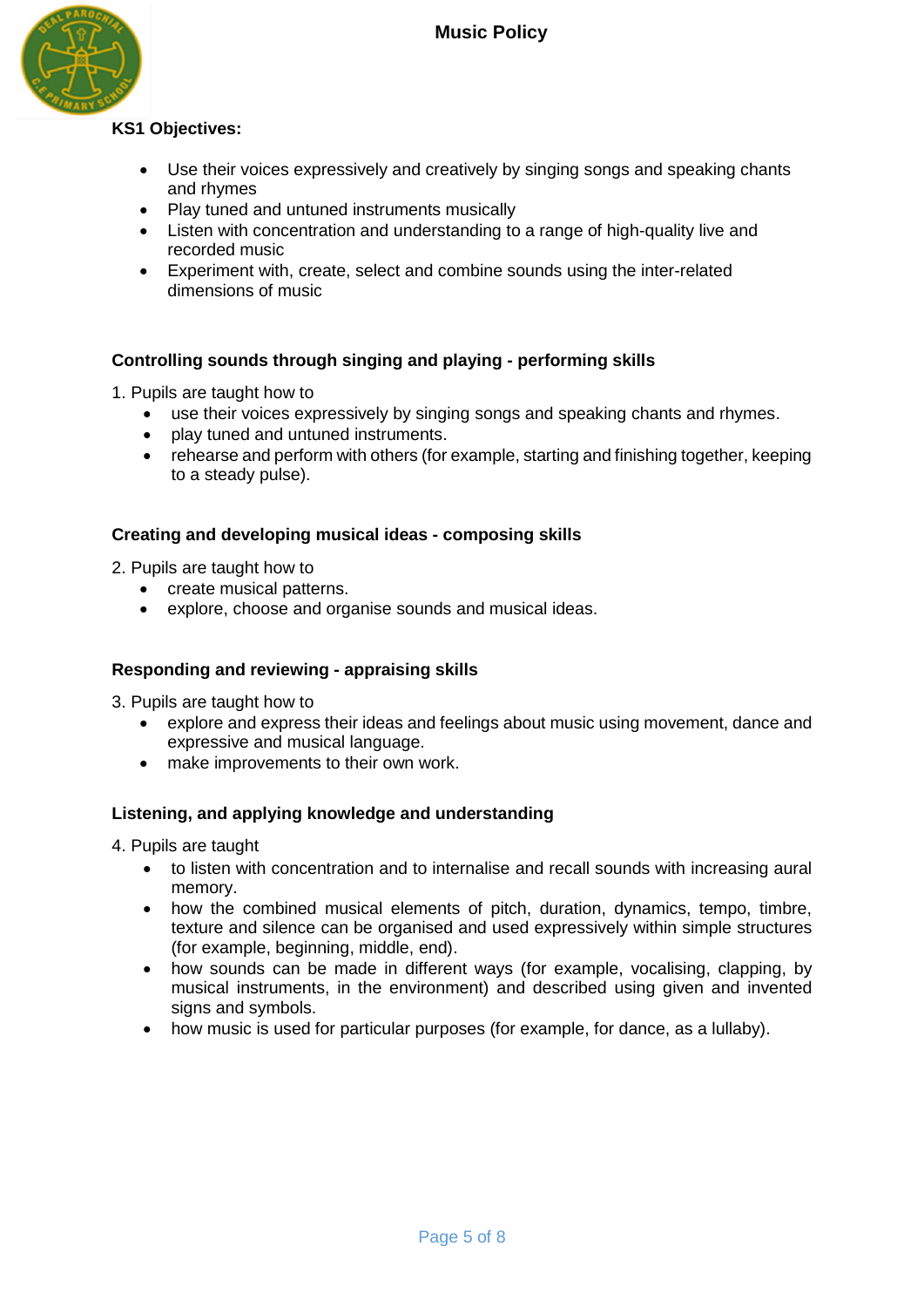

# **KS2 Objectives**

- play and perform in solo and ensemble contexts, using their voices and playing musical instruments with increasing accuracy, fluency, control and expression
- improvise and compose music for a range of purposes using the inter-related dimensions of music
- listen with attention to detail and recall sounds with increasing aural memory
- use and understand staff and other musical notations
- appreciate and understand a wide range of high-quality live and recorded music drawn from different traditions and from great composers and musicians
- develop an understanding of the history of music.

# **Controlling sounds through singing and playing - performing skills**

1. Pupils are taught how to

- sing songs with clear diction, control of pitch, a sense of phrase and musical expression.
- play tuned and untuned instruments with control and rhythmic accuracy.
- practice, rehearse and present performances with an awareness of the audience.

# **Creating and developing musical ideas - composing skills**

2. Pupils are taught how to

- improvise, developing rhythmic and melodic material when performing.
- explore, choose, combine and organise musical ideas within musical structures.

# **Responding and reviewing - appraising skills**

3. Pupils are taught how to

- analyse and compare sounds.
- explore and explain their own ideas and feelings about music using movement, dance, expressive language and musical vocabulary.
- improve their own and others' work in relation to its intended effect.

# **Listening, and applying knowledge and understanding**

4. Pupils are taught

- how to listen with attention to detail and to internalise and recall sounds with increasing aural memory.
- how the combined musical elements of pitch, duration, dynamics, tempo, timbre, texture and silence can be organised within musical structures (for example, ostinato) and used to communicate different moods and effects.
- how music is produced in different ways (for example, using different resources, including) and described through relevant established and invented notations.
- how time and place can influence the way music is created, performed and heard (for example, the effect of occasion and venue).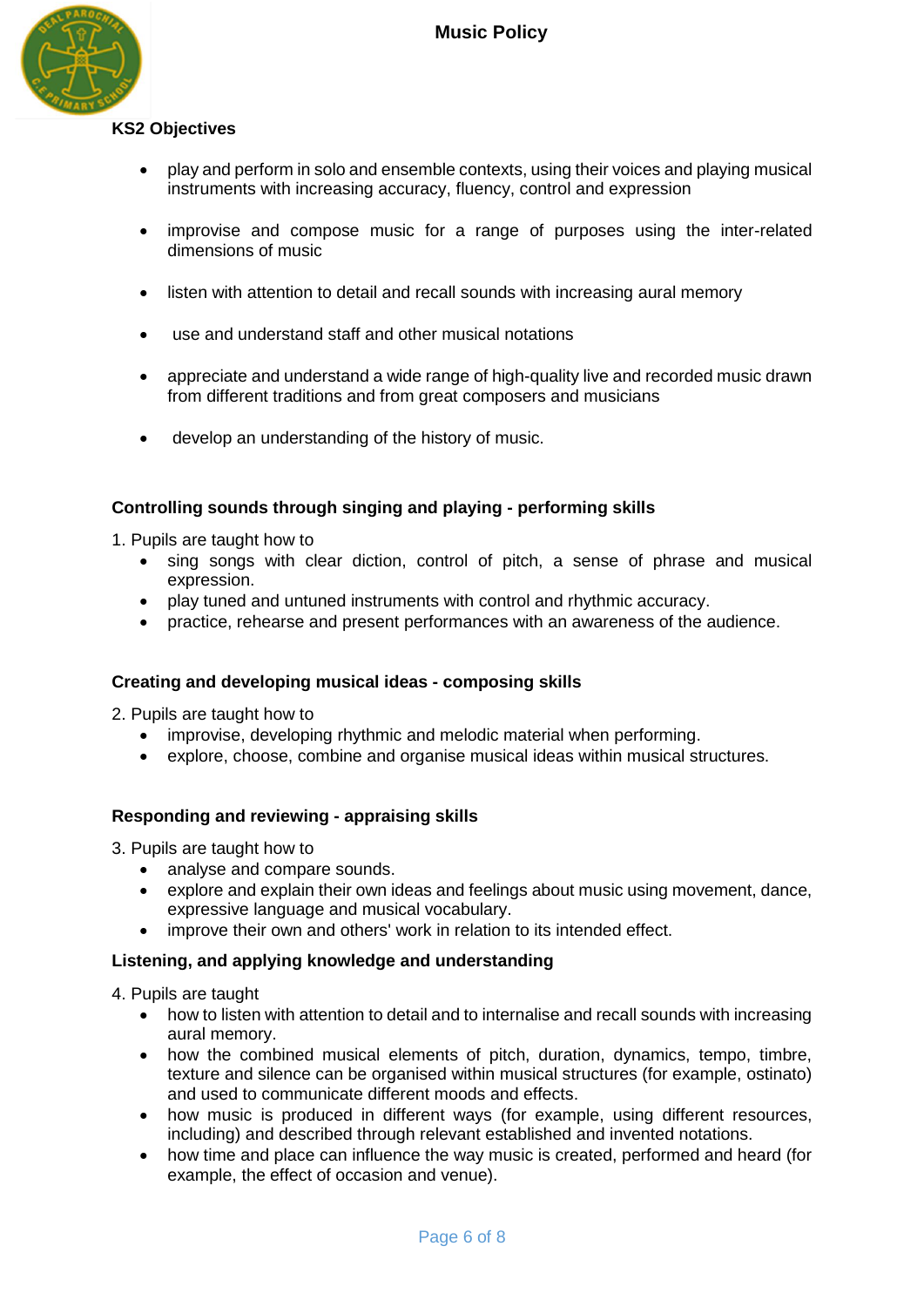

# **Breadth of study**

5. During the key stage, pupils are taught the knowledge, skills and understanding through

- a range of musical activities that integrate performing, composing and appraising.
- responding to a range of musical and non-musical starting points.
- working on their own, in groups of different sizes and as a class.
- a range of live and recorded music from different times and cultures (for example, World Music, classical, folk and popular genres, by well-known composers and performers).

# **Assessment**

We asses pupils in music by making informal judgements as we observe them during lessons. Regular verbal feedback is given to aid progress and peer to peer feedback occurs. Pupils are encouraged to evaluate their work and make improvements. These assessments then inform criteria to judge whether a child is emerging, expected or exceeding against their year group criteria.

#### **Instrumental tuition**

Peripatetic instrumental tutors visit the school weekly and provide tuition in the following instruments;

Piano, Voice, Keyboard and Drums.

Guitar and Woodwind lessons are planned to recommence during 2021-2022

Instrumental pupils are encouraged to attend Music Makers, a cross-phase ensemble meeting at the Goodwin Academy.

#### **Music Plus**

All year 3 pupils learn descant recorder, free of charge as part of Music Plus funded through Sound Hub.

#### Music plus objectives

Each pupil should -

- Learn to play a pitched musical instrument that is conducive to progression
- Sing
- Play and perform formally and informally in ensemble contexts
- Be engaged and participating
- Learn from peers
- Be included through differentiation
- Develop the ability to read notation

All pupils borrow an instrument for the duration of the course and take them home to engage in independent practice.